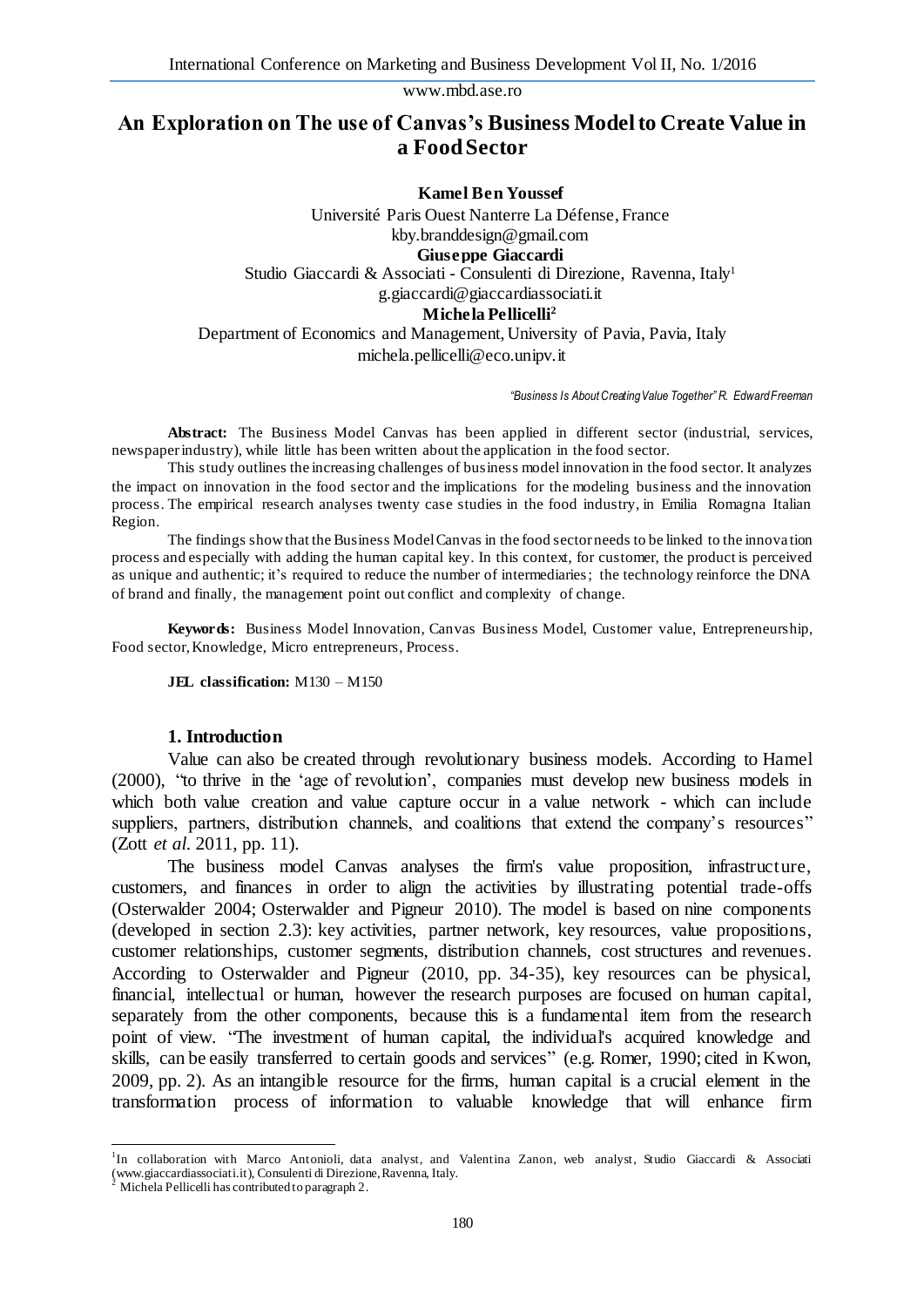performance. Human capital is mainly based on individual abilities, knowledge, know-how, talent, education skills and experience of employees in the firms (Bontis et al. 2000; cited in Muda *et al*. 2016, pp. 685) and directly influences SMEs performance, therefore the management are encouraged to put more effort in providing training to employees. "The retention of knowledgeable and skilled employees is important for SMEs in achieving superior performance" (Daou *et al.* 2014; cited in Muda *et al*. 2016, pp. 686).

Based on the reasoning above, the purpose of this paper is to gain a better understanding of how Canvas Business Model is used as a creational value tool. We have outlined two research questions, which by answering will help us gain the understanding of how Internet shapes business model for SMEs working in the food industry. The specific research questions are thus:

- *RQ1: Can Canvas's Business model be used in a food sector to create value?*
- *RQ2: Is Canvas's Business model appropriate for creating value in food sector?*

This paper has been structured as follows. The next section describes research approach introducing the Osterwalder and Pigneur (2004; 2010) business model Canvas and the context of the studied companies. Subsequently, the key findings of the study are discussed, and finally, this research concludes the results with the final remarks.

### **2. Literature review**

# *2.1. What is Business Model?*

The Business Model represents a rationale model for analyzing the main variables in the business context useful in the strategic management process to create value.

According to Margeretta, (2002) firm's business model analyses the economic logic of how the organization strategy can create value for the customers at an acceptable price with reasonable profit. Some business model definitions proposed by authors are the following.

• ''A business model describes how companies create, deliver and capture value" (Chesbrough, 2007; Osterwalder, Pigneur, 2010).

• "The business model analyses the potent value proposition in a profitable way using certain key resources and key processes" (Johnson *et al*., 2008).

• "The essence of a business model is in defining the manner by which the enterprise delivers value to customers, entices customers to pay for value, and converts those payments to profit […]. It thus reflects management's hypothesis about what customers expect, how they require it, and how the enterprise can organize to best meet those needs, get paid for doing so, and make a profit" (Teece, 2010, pp. 173).

• "A business model is a representation for creating and capturing value within a value network" (Shafer *et al*., 2005).

• "A statement of how a firm will make money and sustain its profit stream over time'' Stewart and Zhao (2000).

• ''The design of key interdependent systems that create and sustain a competitive business'' Mayo and Brown (1999).

• "The totality of how a company selects its customers, defines and differentiates its offerings, defines the tasks it will perform itself and those it will outsource, configures its resources, goes to market, creates utility for customers and captures profits'' (Slywotsky (1996).

These business model definitions point out the importance to represent the business context with a rationale model in a common direction toward the keywords: 'value'; 'resources', 'processes', 'activities', 'profits'.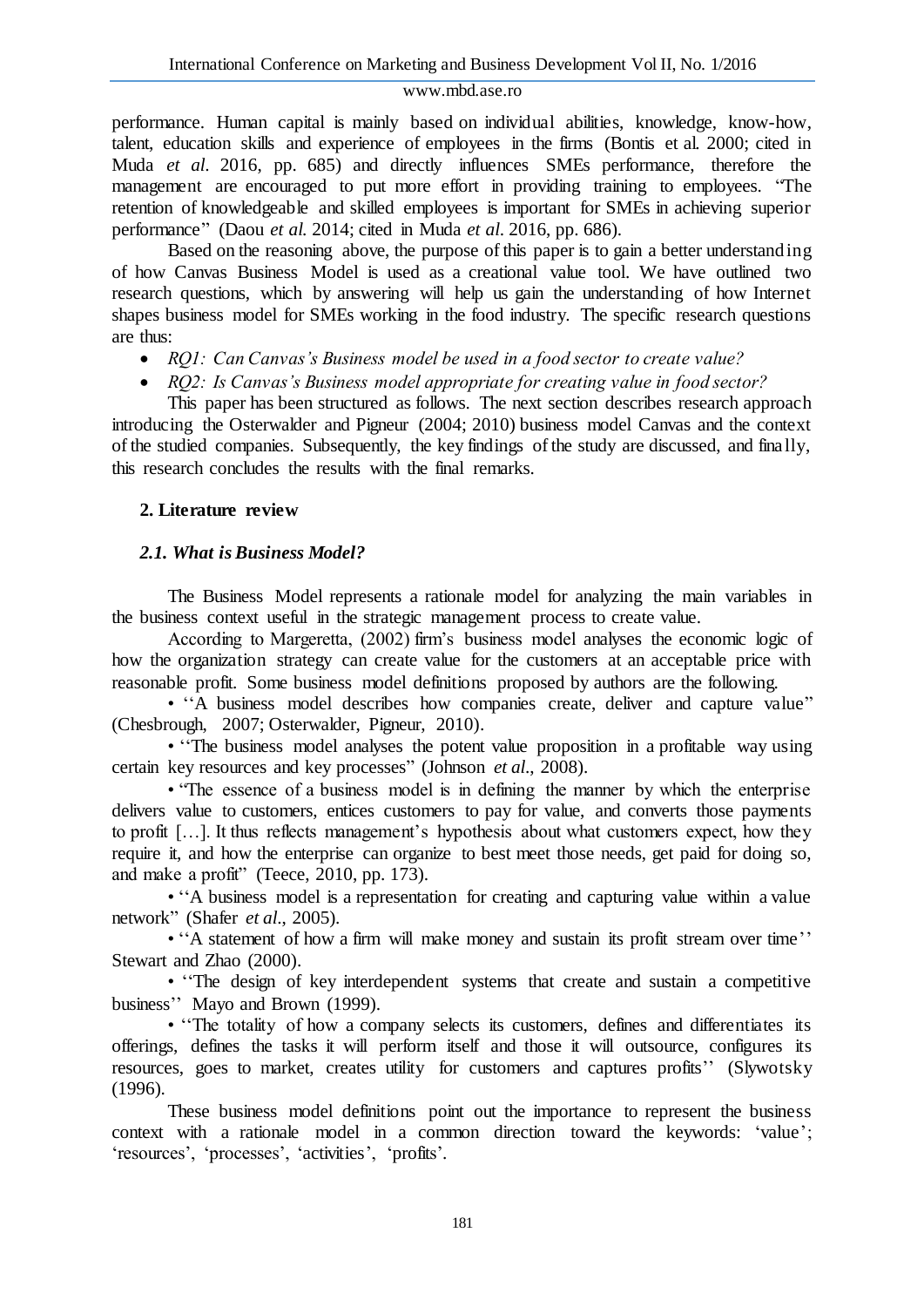According to Casadesus-Masanell and Ricart (2011, p.1), "the success or failure of a company's business model depends on how it interacts with models of other players in the industry (almost any business model will perform brilliantly if a company is lucky enough to be the only one in a market). Because companies build them without thinking about the competition, they routinely deploy doomed business models".

### *2.2. The business model in the food sector*

The business model is used as a strategic tool to analyze how to combine the different value chain elements in order to create value and achieve goals.

In order to understand the application of the Business Model Canvas in the food industry, we must highlight the characteristics of the sector and analyze the importance of the innovation as strategic factor for growth and business success.

### *2.2.1. Food sector and SME's profitability in Emilia Romagna*

The food sector is one of the three pillars of the Emilia Romagna regional economy.

It's characterized by an important occupational relevance regionally, with a high capacity of export and a high propensity to internationalization. The food sector ranks in the second place by revenues in Italy, after the engineering industry and, at the regional level, the production of Emilia-Romagna represents the 21% of the global revenues of the country (Unioncamere, 2014).

In the food sector the Emilia Romagna is a national leader in various fruit and vegetable production and zootechnical requirements. The main products that present a market trend largely positive are those concerning to the production of meat products and to the production of milk derivatives. The region is depository of many traditional products registered Protected Designation of Origin (DOP), Protected Geographical Indication (PGI) and Traditional Speciality Guaranteed (TSG) and holds specialization indices particularly high in the dairy sector, meat processing and fish, fruit, vegetables and tomato sauces, pasta and baked products, tea and spices. The organized catering and supply of quality restaurant are also highly developed.

The regional companies of this sector are global leaders in food processing, food technologies, food packaging, cold chain, integrated logistics, in the areas of the quality products regulated - food and wine -, but also in the mechanical and agricultural mechanics and process systems (i.e. packaging).

Finally, the growing importance of the health and environment themes, related to the food sector, opens numerous research profiles and technological development in the areas of safety and traceability, sustainability of processes, the preservation of organoleptic qualities and healthy properties, naturalness and functionality of foods (RIS3ER, 2013).

### *2.2.2. Competitive strategies and SME's internationalization*

The food industry is an important form of the "Made in Italy" promotion around the world and, in the context of the international trade, agriculture plays a vital role, as pointed out even within the World Trade Organisation (Unioncamere Emilia Romagna, 2014).

The Emilia Romagna is considered as a regional symbol in Europe for its great propensity to export and innovation. However, in 2012 the economic crisis and the earthquake that struck the central areas of the region, have worsened the economic and employment situation. The competitive strategies adopted by companies in the sector are differentiation strategies that focus principally on food quality and safety.

The quality is one of the main characteristics of food products considering the strong sensitivity of consumers towards the nutritional and health of the food, including the hygiene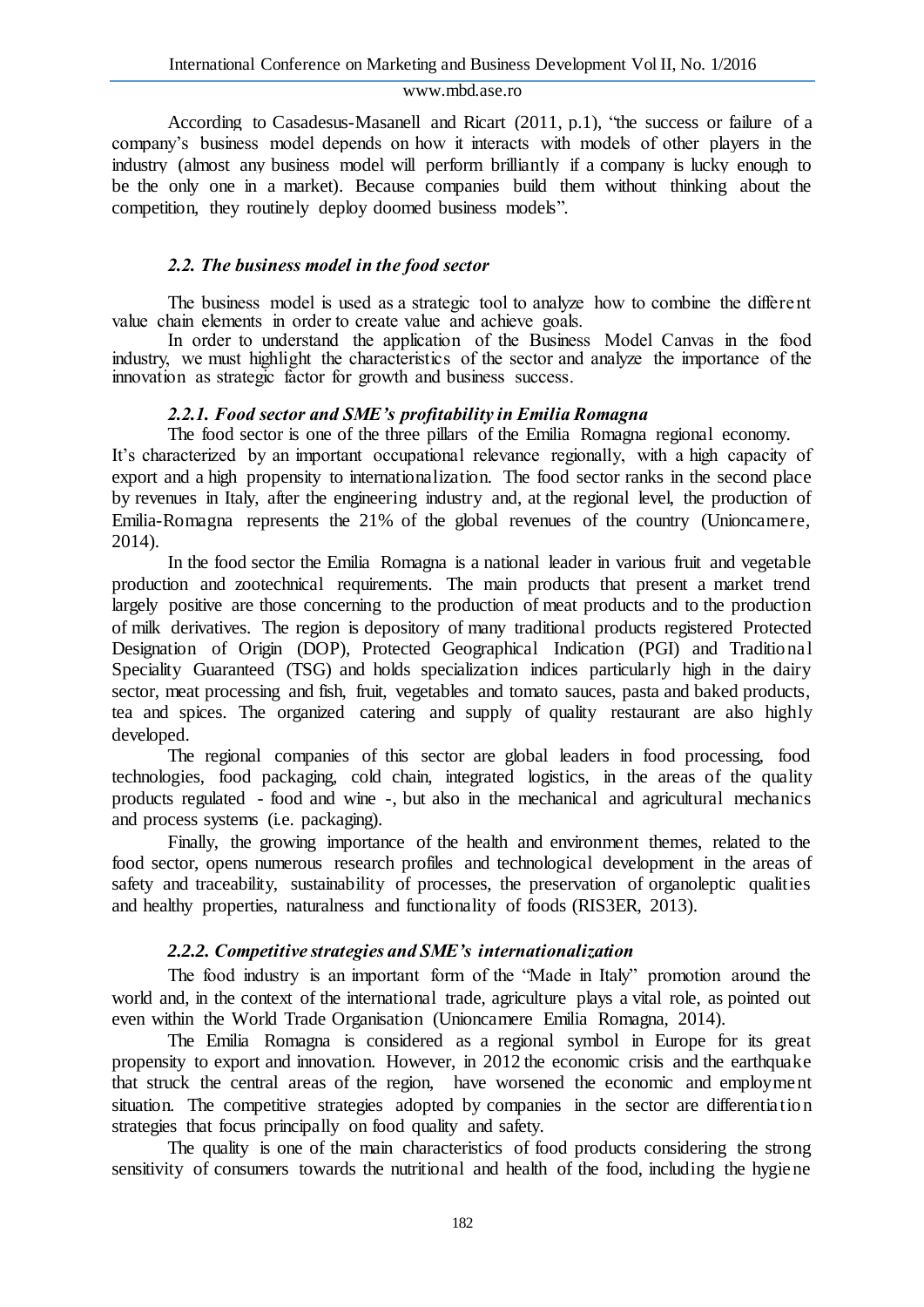and health security. This increases the importance of control systems, assurance and communication, with the inevitable increase of the business costs.

The competitive strategies concerning the quality of a product of the food industry in Emilia Romagna are mainly due to the 1) competitive strategy based on prices, which aims to the leadership in the production costs and 2) the strategy of product differentiation, which aims to achieve a sales price greater than the competitors.

The products of the food industry must necessarily ensure the food safety, which refers to the absence of possible negative impacts on the health of consumers. Even the ethical aspects have significant importance in the food sector.

Finally, we should point out that, precisely on the food system (in addition to the building and construction system and to the mechatronics and engines system), the Emilia Romagna region will develop the Smart Specialisation Strategy (S3), according to EU provisions (RIS3ER, 2013).

# *2.2.3. Innovation as strategic factor for growth and business success*

The research conducted on SMEs shows that they contribute greatly to the innovation system by introducing new products and adapting existing ones to the needs of customers. For SMEs, one of the important sources of competitiveness has been to act as driver for a new generation of ideas (Organisation for Economic Co-operation and Development '*OECD*', 2000).

The Emilia Romagna is one of the most known regions worldwide for its culinary excellence, but also as leader on the subjects of production, packaging and services, through the food sector. It integrates deep tradition and practice, innovation and design. The region, universities, research institutions, business organizations and many local authorities cooperate continuously in order to implement the regional ecosystem of innovation.

The SWOT's analysis (see table 1) of the regional innovation system can clarify what are the strengths of the food sector and the opportunities arising from the external environment compared with the weaknesses and the threats (RIS3ER, 2013).

Overall the food sector appears bright for the new ingredients innovation, especially regarding the fields of biotechnology, and information and communications technology (ICT). Several technological advances, especially in the field of life sciences and biotechnology, suggest new methods to achieve two important objectives: the standardization of the quality and stability within the shelf life stated by the manufacturer. In this field is particularly pronounced the commitment of the applied research from public and industrial sources. Simultaneously inevitably emerges the tension on reducing costs, safety and quality (Fondazione Faber, 2006).

Finally we have to point out that the sources of innovation for the Emilia Romagna firms in the food sector are mainly due to: training, recruitment, universities, research organizations, consultants, R&D, customers and competitors. The drivers of innovation can be divided in internal and external drivers. The internal drivers can be summarized as: 1) reduction of cost; 2) safety; 3) processes optimization; 4) time delivery; and the external drivers as: 1) extent of variety; 2) life of the product; 3) timing of the introduction of new products; 4) quality perceived by the consumer.

In conclusion the SMEs in the food sector in Emilia-Romagna are an important part of the industry, and some of them are prestigious for the regional economy. The industry is also competitive in standardized and craft production and this aspect reinforces its resilience and adaptability during the falls of demand (Mazzanti *et al*, 2006).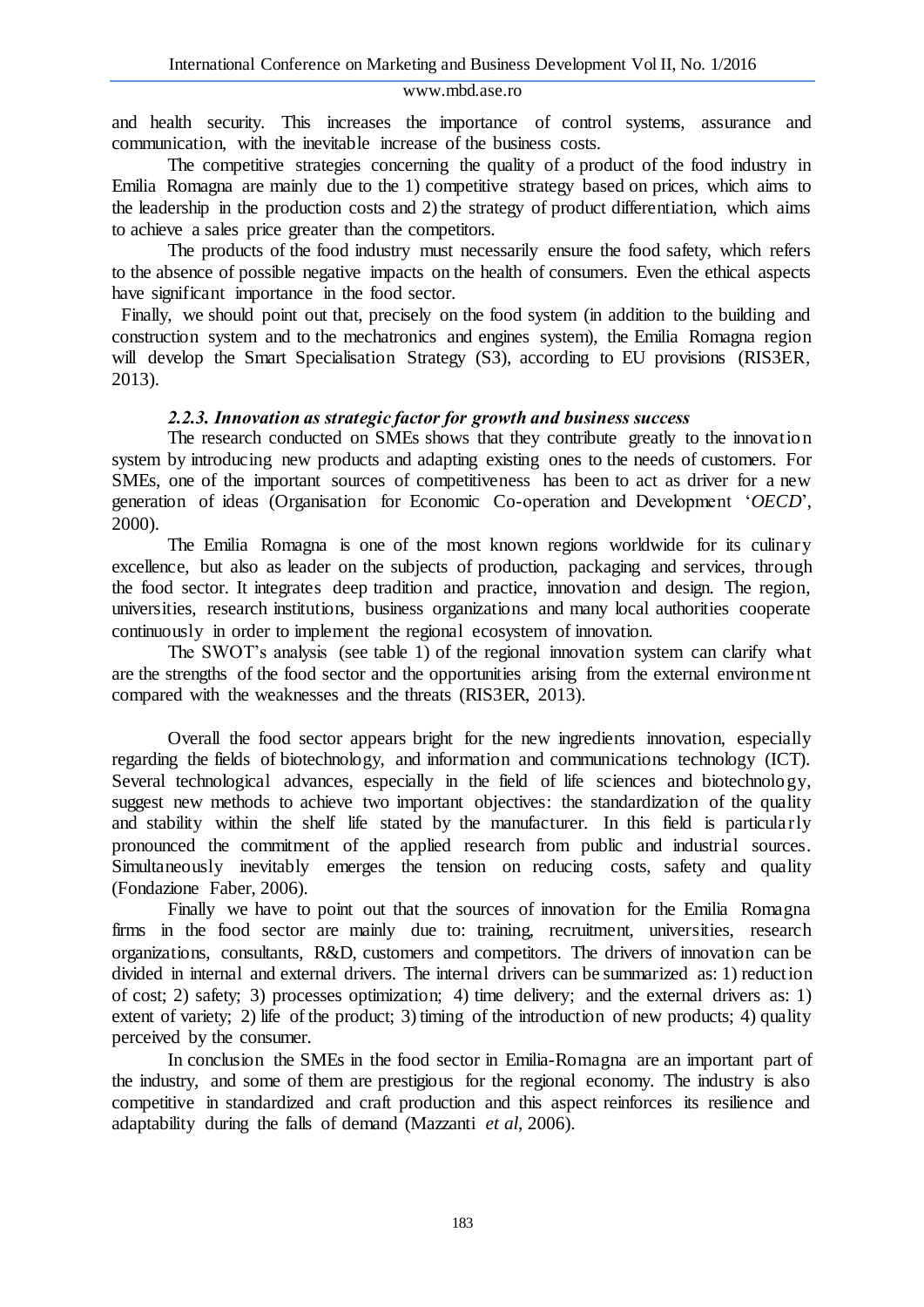|                 | <b>Strengths</b>                                                                                                                                                                                                                                                                                                                                                                                                                                                                                                                              | <b>Weakness</b>                                                                                                                                                                                                                                                                                                                                                                                                                                                                                                               |
|-----------------|-----------------------------------------------------------------------------------------------------------------------------------------------------------------------------------------------------------------------------------------------------------------------------------------------------------------------------------------------------------------------------------------------------------------------------------------------------------------------------------------------------------------------------------------------|-------------------------------------------------------------------------------------------------------------------------------------------------------------------------------------------------------------------------------------------------------------------------------------------------------------------------------------------------------------------------------------------------------------------------------------------------------------------------------------------------------------------------------|
| Internal        | · Industrial system highly integrated around few<br>areas of specialization, highly articulated<br>horizontally and vertically within them;<br>• One of the most specialized agricultural<br>system, oriented to quality products;<br>• High specialization and focus on product<br>innovation and process innovation;<br>• Increasing collaborative relationships between<br>innovative companies and research facilities;<br>• Research system diffused and quite integrated<br>with the production system;<br>· High propensity to export. | · Low level of management to deal with the<br>international competition;<br>· Institutional rigidity of the research organizations;<br>· Limited presence of international centers of<br>excellence in science;<br>• Lack of attractiveness for the "talent";<br>• Difficulty of growth for innovative and creative<br>start $up$ ;<br>· Lack of competitiveness and weak role of<br>services;<br>• Poor ability of integration between agriculture<br>producers;<br>• Unstructured presence in the international<br>markets. |
|                 | <b>Opportunities</b>                                                                                                                                                                                                                                                                                                                                                                                                                                                                                                                          | <b>Threats</b>                                                                                                                                                                                                                                                                                                                                                                                                                                                                                                                |
| <b>External</b> | • Need to address new challenges of change;<br>Great opportunities and<br>technological<br>paradigm changes;<br>· Expansion of international markets;<br>· High demand for new needs.                                                                                                                                                                                                                                                                                                                                                         | • Macroeconomic and institutional overview at the<br>national and European level;<br>• Deflationary national policies and its social,<br>welfare,<br>finance local,<br>domestic<br>demand<br>consequences;<br>• Excessive competition at the international level;<br>• International financial instability;<br>• Rapid changes in climate.                                                                                                                                                                                    |

*Table 1: The SWOT analysis of the Emilia Romagna food sector Source: Our own elaboration*

# *2.3. Introduction to the Business Model Canvas*

Developed by Osterwalder (2004, pp. 157) and Osterwalder and Pigneur (2010) the business model Canvas views the phenomenon from the perspective of a company. The model is divided into nine parts (Figure 1):

- Customer Segments: which customers a company wants to achieve.
- Value Propositions: collection of products and services that a company offers to meet the customer needs.
- Distribution Channels: the distribution partners are important actors of a company.
- Customer Relationships: relationship type that a company wants to create with their customer segments.
- Revenues: how a company makes income from each customer segment.
- Key Resources: the resources that are necessary to create value for the customer.
- Key Activities: the most important activities in executing a company's value proposition.
- Partner Network: relationship type the company wants to create with their customer segments.
- Cost Structures: describes the most important monetary variable as consequence of different business models.

These nine components cover the four main areas of a business:

- Customer Segments, Distribution Channels, Customer Relationships
- Value Propositions
- Key Activities, Network Partnerships, Key Resources
- Revenues, Cost Structures.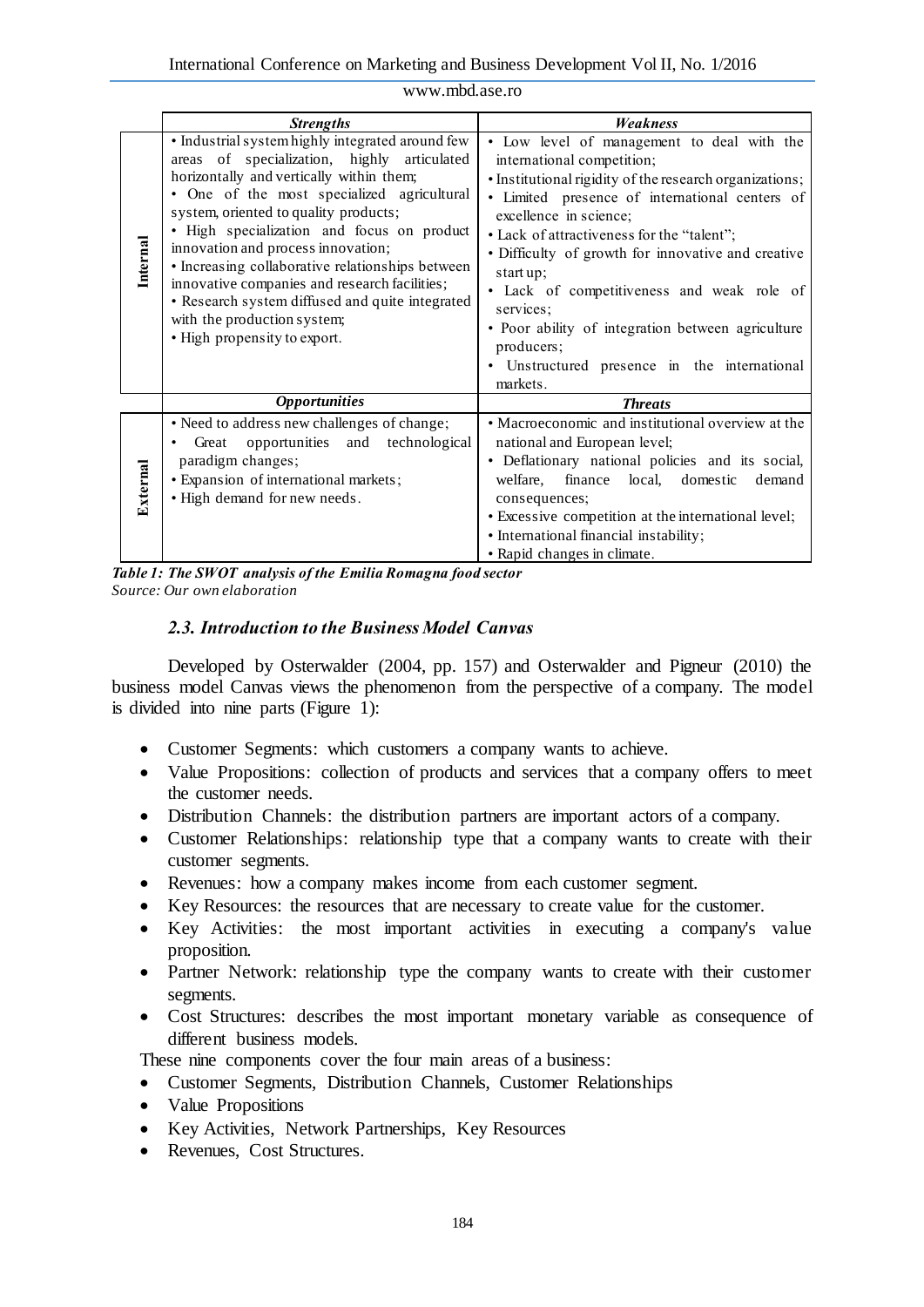These components are put together in a table that demonstrates their connectivity with each other (Figure 1) and the efficiency of the business is allocated to the left side, while the value to the right side of the Canvas (Osterwalder and Pigneur, 2010).



*Figure 1: The Business Model Canvas Source: Adapted from Fritscher and Pigneur (2010)*

### **3. An Empirical Test Application of the Canvas's business model for 20 SME**

Emilia-Romagna is the second region in Italy in terms of gross saleable production and the first in terms of agri-food value: 25 billion euro in 2014. It's also first in terms of number of products with designation of origin labelling (41 products, 15% of the national total and 3% of the EU total) and fifth in Italy for the number of traditional agri-food products (7% of the national total).

### *3.1. Methodology and Analysis*

There are two research studies that will result in different outcomes depending on the data the researcher aims to collect (Saunders *et al.,* 2009). In a qualitative research, collected data is non-numerical, meaning that it cannot be measured in numbers and be quantified. While in a quantitative research the data collection is numerical and can be measured in quantitative measures (Saunders *et al*. 2009; Bryman & Bell, 2011). The research questions in this studies could be answered by both qualitative and quantitative research since the thesis aim to examine how SME's operate in food sector use Internet to create value. A qualitative approach will facilitate the understanding of how SME implement the Canvas Model in their business. Creswell (2014) argue that a qualitative research increases the understanding of the topic studied.

Taking into account the research objectives, the subsequent interviews were semistructured (Pawson, 1996). Most of the interrogations were based on multiple-choice questions, with single or multiple answers allowed and open-ended questions (Foddy, 1993) were also developed. Twenty interviews was conducted through in-depth with managers of SME – where they showed their perspectives about the nine blocks as the centerpiece of Osterwalder and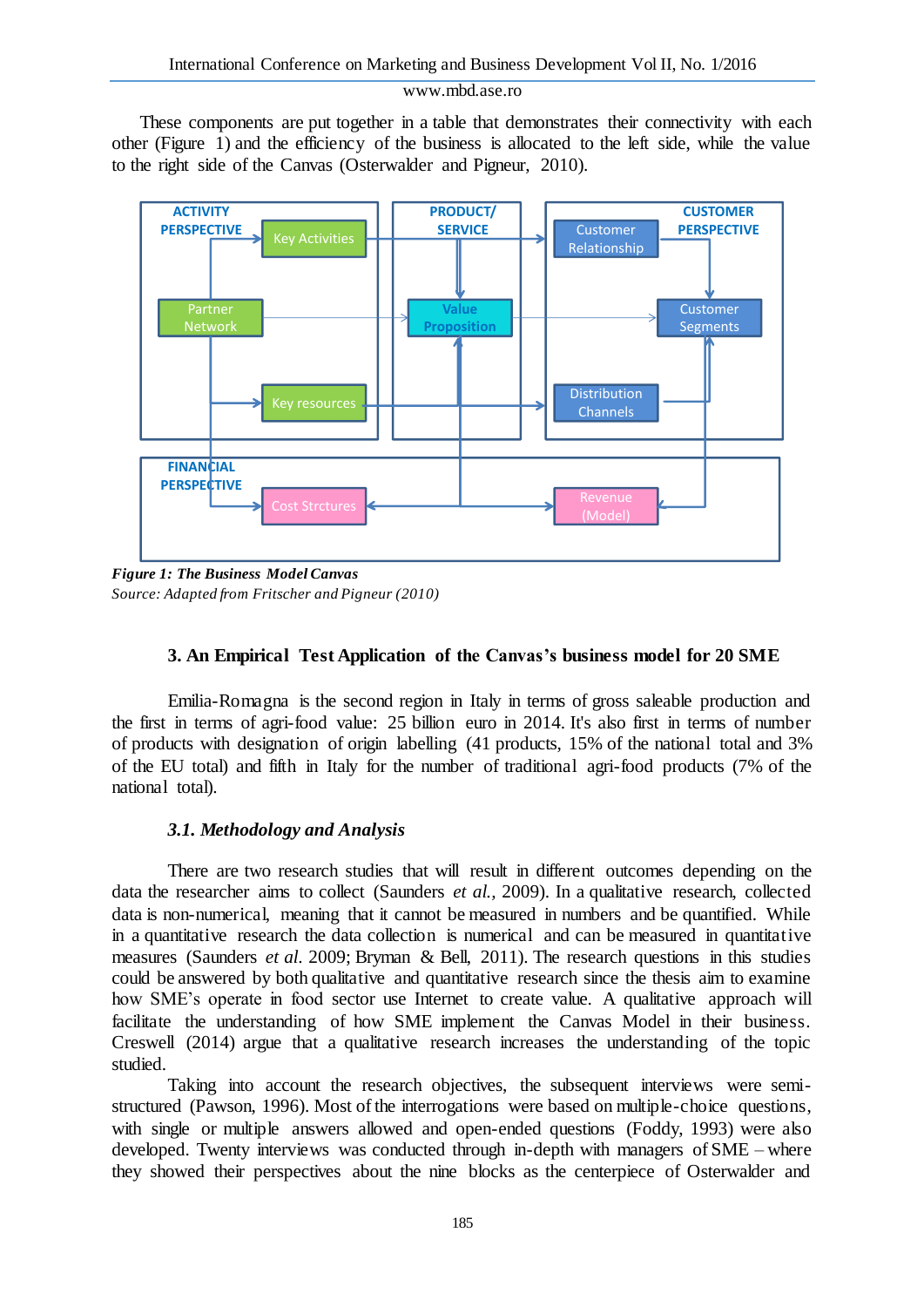Pigneur model (2010) updated by a tenth namely human capital have been realized. A total of 56 questions dealing for this resarch (see appendix, pp. 12-14). The interviews were conducted from May 12 to June 26 2015, nearly seven weeks. Each interview lasted on average three hours and three hours of reporting. To improve the quality and validity of the research, several procedures were followed (Tracy, 2010) and various triangulation procedures (Patton, 1990 and Tracy, 2010) were also undertaken.

# *3.2. Overview over the Business Models in the Examined food sector SMEs*

The model shown in Figure 1 has been applied to a major Emilia Romagna's private food producers, providing the following results:

20 businesses in the food sector were interviewed using the Canvas model, spread among the 5 provinces of eastern Emilia-Romagna as follows: 4 in the province of Bologna, 4 in Ferrara, 4 in Ravenna, 5 in Forlì-Cesena and 3 in Rimini.

All the companies in our sample work in at least one of the districts and one of the main regional supply chains (fruit and vegetable, wine, dairy, livestock, cereals and industrial tomatoes).

Most of those interviewed were owners and CEOs of the businesses (60%), others were service managers (25%) and still others were simply the founders (15%). The average age is 30-50.

12 companies surveyed are B2B and and 12 do B2C (number totals more than 20 as some companies do both B2B and B2C). Of the businesses doing B2B, most work with restaurants and specialist shops (66%), with wholesalers and traders (58%) and with large-scale distributors (58%). 25% of companies surveyed work with Eataly. Of those who do B2C, most have a farm shop (66%), others take part in local farmers' markets (45%) and still others make use of e-commerce (25%).

70% of companies work only within the Italian market, the remaining 30% work in a foreign market.

The main value that all businesses interviewed (100%) seek to convey to their clients is the uniqueness and authenticity of products linked to the local area. The second value is the the product quality (90%) and the third is linked to upgrading their own business model (75%).

All companies surveyed (100%) have introduced important innovations in products and marketing (web, brands, events, etc.). 80% of companies have brought in process innovations. 15% have brought in innovations in staff training.

Customer relationships are handled by the CEO directly and by service managers in 50% of companies. 40% also maintain relationships using the internet. 20% maintain relationships with sales agents.

The total revenues of the qualitative sample is  $\epsilon$ 233,820,000 with an average revenue of €11,961,000.

55% of business is located in a mid-price range, 25% in high-end and 20% at the low end.

The main key resources of companies interviewed are skills and passion for work (60%) and the role of owners and CEOs (55%). Other important resources are business organisation (40%), owning property (35%) and working methods (30%). 10% believe the area in which they work is an important resource.

Key activities are primarily linked to production: processing (95%), cultivation and farming (65%), raw material and process checks (40%). Others have to do with customer relationships: shop management (35%) and marketing activities and on-line marketing (35%). 15% of businesses surveyed believe Research & Development to be a key activity and only 10% think the same of partnerships.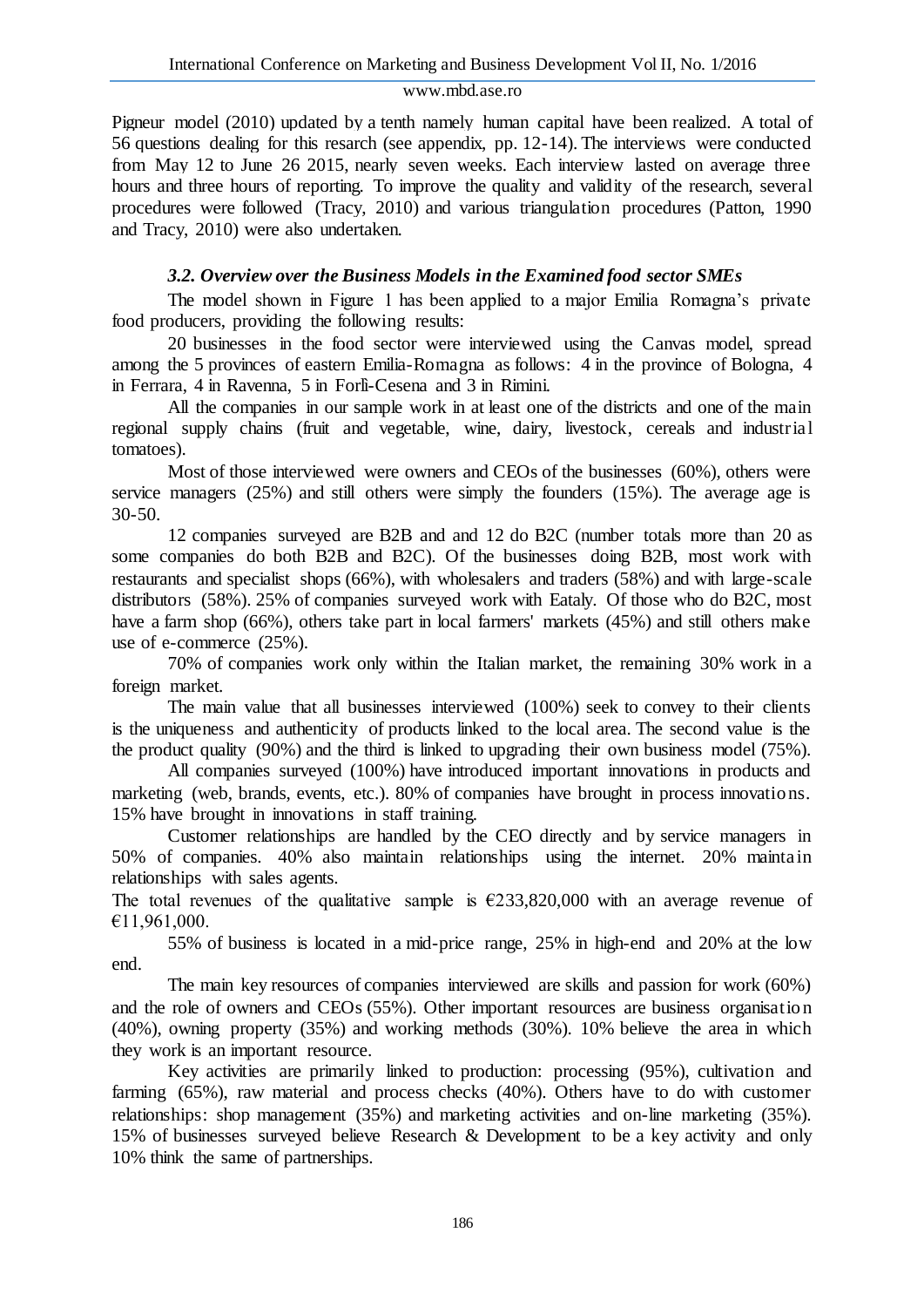Key partners to businesses interviewed are suppliers of raw materials (85%) and goods and services suppliers (70%). Technical consultants are also important partners (30%). 15% have entered into partnerships with universities and research centres and believes this to be relevant to their business. It is interesting to note that one SME interviewed believes friends to be a main partner.

Main structural costs are cited as raw materials (85%) and payment to employees and operating partners (85%). Other costs which feature prominently on business balance sheets are bureaucracy (60%) and the energy needed to run the business (50%). 25% believe that marketing is the main cost.

55% of the companies surveyed believe that the most important human capital is made up of the family, which is often fully involved in managing the company. 45% believe that the most important skills are those related to product creation. 30% believe that it is important to organise training opportunities for their staff. Only two companies (10%) said they believed on-line and digital skills were indispensable. Two more companies think that consumers are the most important human capital.

#### **4. Findings**

From the first combination of strategic analysis on the ratio of turnover to the number of innovations we can see the two companies with the highest turnover are also those that have introduced the highest number of innovations. SMEs with a turnover of less than  $\epsilon$  1 million have nevertheless developed a large number of innovations.<br>
Relation between revenue and innovation



### *Table 2: The relation between revenue and innovation*

*Source: Our own elaboration*

The second combination is the ratio between turnover and on-line presence. 35% only have an info-commerce website, 30% have a 2.0 site with blog and links to social networks, while only 10% have a website with e-commerce. Both companies with e-commerce have a turnover of over 1 million euro (see table 3).



*The X-axis values are as follows: 1 = no website, 2 = info-commerce website, 3 = web 2.0, 4 = e-commerce site, 5 = web 2.0 site with e-commerce.*

*Table 3: The relation between revenue and web presence Source: Our own elaboration.*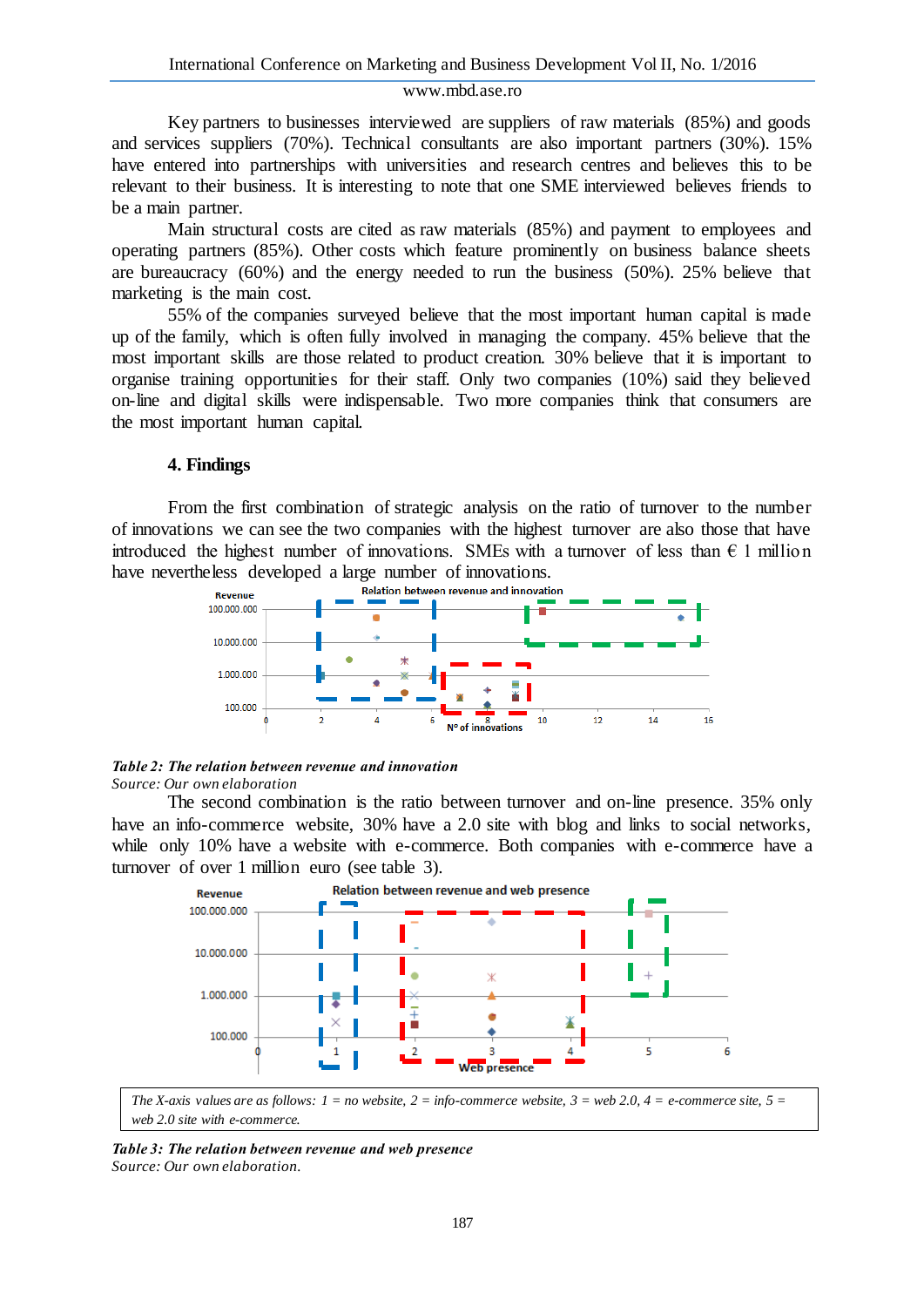

*The X-axis values are as follows: 1 = export only in Italy, 2 = also exports to EU, 3 = also exports to Africa, 4 = also exports to America, 5 = also exports to Asia, 6 = all export*

### *Table 4: The relation between revenue and export*

*Source: Our own elaboration*

The second and third combination allowed us to note that companies less evolved online are also less likely to export and, vice versa, businesses with the most advanced on-line presence are also more likely to work on foreign markets (see table 4).

### **5. Conclusions and implications**

This is the lesson learned from the research

- The authenticity and uniqueness of the product are common factor and reference point, but are contextualised in a new way;
- The direct management of customer relationships, with the aim of greater cash control and no longer having to depend on intermediaries, is the impetus to changes in proccesses and products;
- Innovation and marketing have entered the companies' DNA, replacing 20th century approaches focusing on production. Moreover, innovation and marketing are becoming integrated and are interpreted originally and in a way appropriate to the business and its organisation. Brand reputation, events to engage customers, appeal to the culture of the area, looking for new products and new ways to present them are becoming distinctive and impressive, thanks to the internet and social networks;
- In almost all the companies interviewed, there has already been or there is an ongoing generational shift or societal shift, indicating conflict and complexity of change at the same time. Traditions, the land and a passion for their work, alongside technology, are essential to human experiences which no-one wants to abandon because everyone understands they are carrying out a social function important both to their area and for the modern world.

The findings show how this adapted model fits well with the Food sector and identifies nine Osterwalder and Pigneur's block of business model which would lead to increased both SME and customer value. Despite the fact that this is an explorative study and needs to be applied to a larger number of customers, and testing via subsequent regression analysis, some early managerial implications from the SME operate in Food sector perspective are outlined.

According to our questionnaire submitted to our sample, results show how SMEs implemented management measures to increase competitiveness through strategies to develop the latent potential of both the company and the territory. These actions come from the optimal management of generational change (Woodfield, 2012), which saw the interviewed managers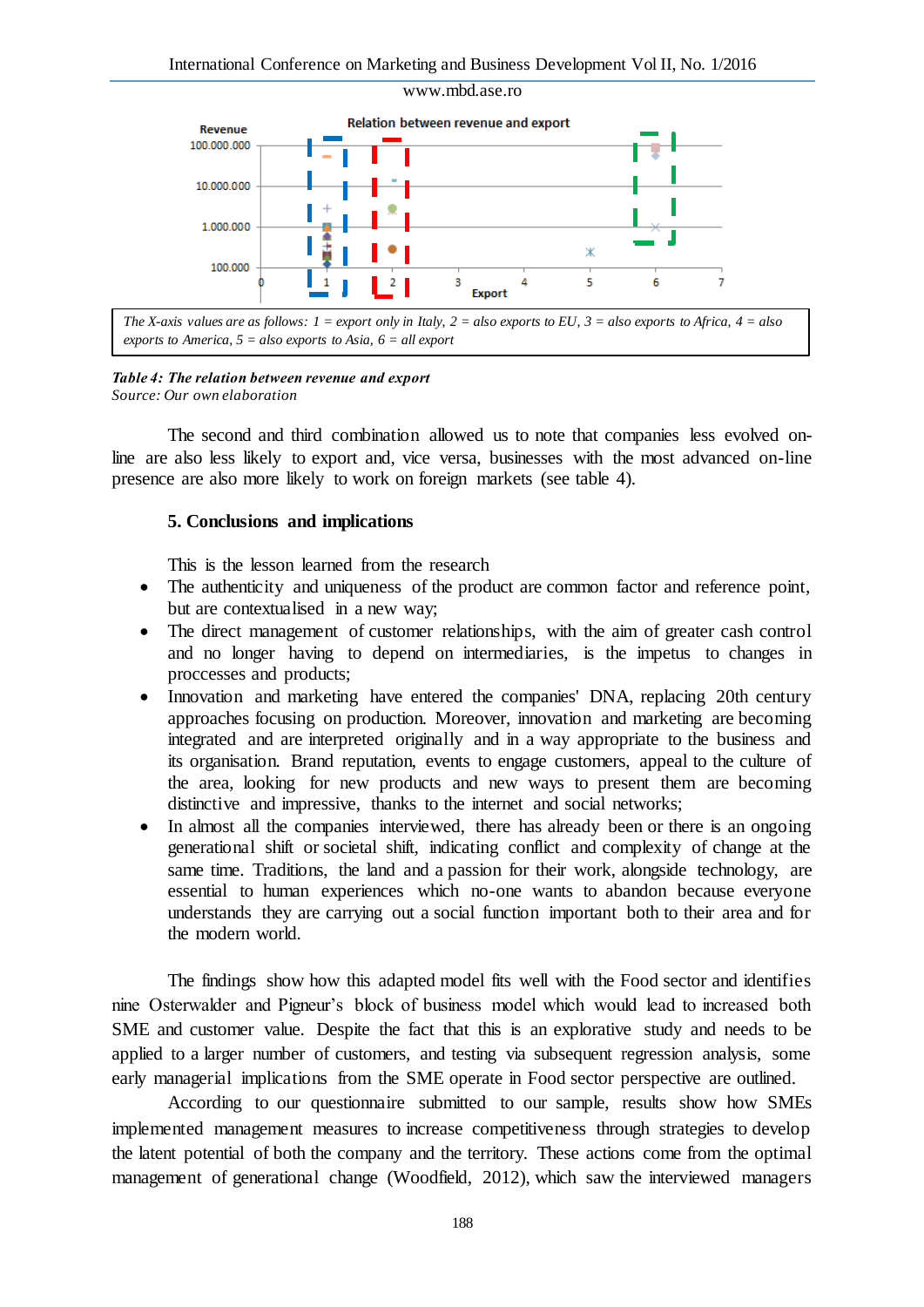to support the company without changing crafts and traditional features of the company and the territory it is located in. These features were also enhanced by the use of web 2.0 and new technologies. As Nielsen and Lund (2012, pp. 15) already stated, the coherence of the strategic choices of the company, which enable relationships to create value at its operational, tactical and strategic levels. The business model is therefore the platform which connects resources, processes and the supply of a service which results in the fact that the company is profitable in the long term.

**Acknowledgments**: The authors would like to thank structures listed below for their cooperation.

- Alessandra Ravagli, (www.alessandraravagli.it),
- Azienda Agricola Il Seggio,
- Birrificio agricolo La Mata, (www.birrificiolamata.it),
- Caseificio Lucchesi, (www.caseificiolucchesi.com),
- CESAC SCA, (http://cesacsca.it),
- Clorofilla, (www.aziendagricolaclorofilla.it),
- Fattorie Faggioli, (www.fattoriefaggioli.it),
- Fresco Piada, (www.frescopiada.com/it),
- Guglielmo Fontanelli, (www.lemucchediguglielmo.it/latte),
- Il Forno di Calzolari Faggioli, (http://www.fornocalzolari.it),
- La Romagnola BIO Prodotti Alimentari Srl, (www.la-romagnola.it),
- Le Due Valli, (Nino Rocchi, www.leduevalli.com),
- MGM-Mondo Del Vino Spa, (www.mondodelvino.com),
- Microovita, (www.microvita.bo.it),
- Pasta di Canossa, (www.pastadicanossa.it/en),
- Surgital Spa, (www.surgital.it),
- Tenuta Agricola Cuniola Srl,
- Terra del Sole, (www.lapennita.it),
- Verde Sole Macellerie, (http://www.macellerieverdesole.com),
- Zanni, (www.casazanni.it).

# **References**

BRYMAN, A. & BELL, E. 2011. *Business Research Methods*. Third Edition. Oxford University.

CHESBROUGH, H. 2007. Business Model Innovation: It's not just about technology anymore, Strategy and Leadership, *Emerald Group Publishing*, Vol. 35, 2007.

- CASADESUS-MASANELL, R. & RICART, J. E. 2011. How to Design a Winning Business Model, *Harvard Business Review.*
- CRESWELL, J. W. 2014. *Research Design Qualitative, Quantitative, and Mixed Methods Approaches* (4th ed., p. 304). Thousand Oaks, CA: SAGE Publications.
- DAOU, A., KARURANGA, E. & SU, Z. 2014. Towards a Better Understanding of Intellectual Capital in Mexican SMEs. *Journal of Intellectual Capital.* 15(2), 316-332.
- FODDY, W. 1993. *Constructing Questions for Interviews and Questionnaires: Theory and Practice in Social Research*. Cambridge University Press.
- FONDAZIONE FABER (a cura di), STUDIO DI FORESIGHT. 2006. *Strategie per la gestione delle alternative tecnologiche del futuro nella filiera agroalimentare*. Fourth Edition. Pearson Education.
- FRITSCHER, B. AND PIGNEUR, Y. 2009. 'Supporting business model modelling: A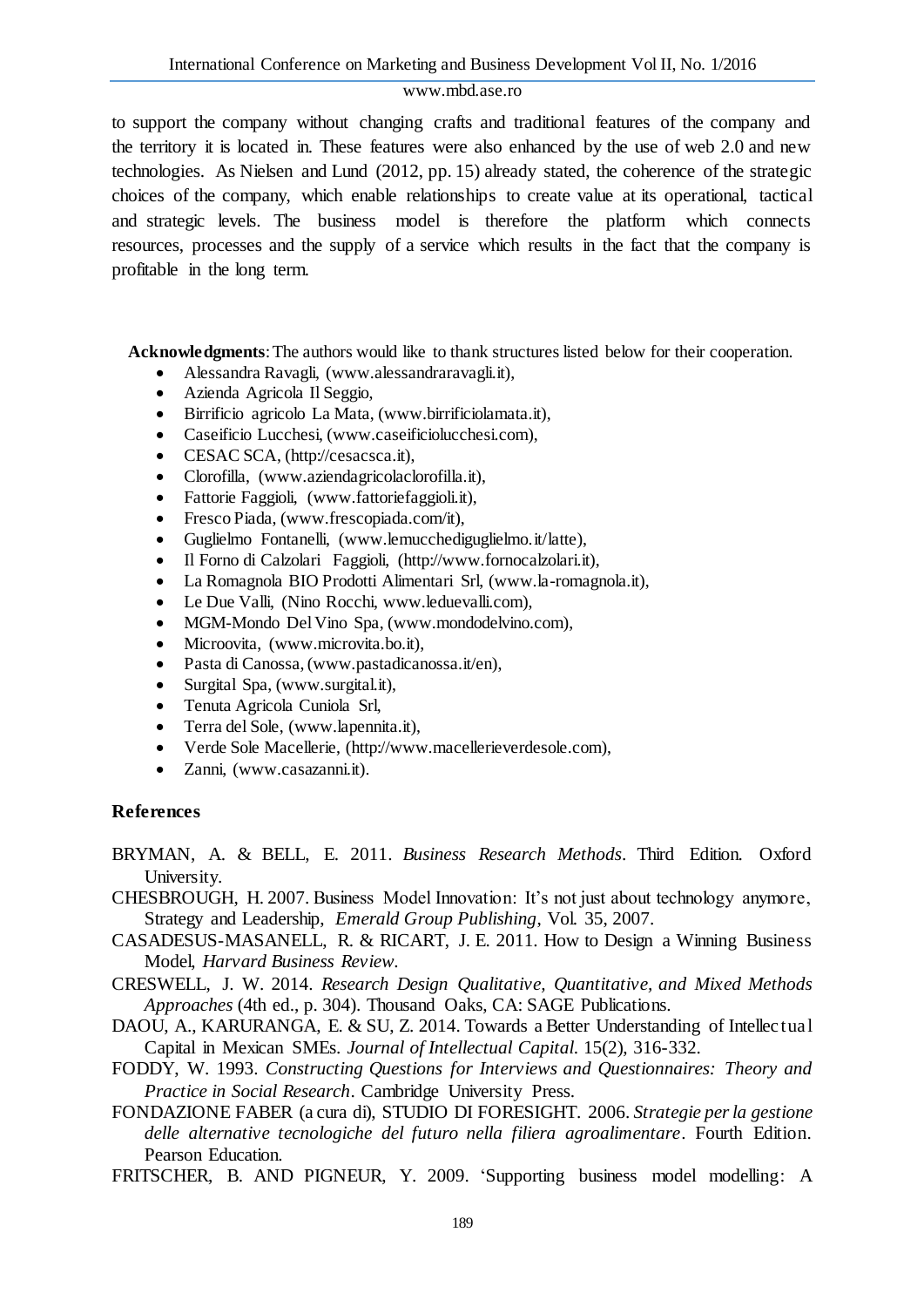compromise between creativity and constraints'. In International Workshop on Task Models and Diagrams for User Interface Design, September, p. 28-43. Berlin Heidelberg: Springer. HAMEL, G. 2000. Leading the revolution, *Boston: Harvard Business School Press*.

- JOHNSON, M. W., CHRISTENSEN, C. M. & KAGERMANN, H. 2008. Reinventing your business model. *Harvard Business Review*, 86(12), 50-59.
- KWON, D. B. 2009. Human capital and its measurement, *The 3rd OECD World Forum on "Statistics, Knowledge and Policy" Charting Progress, Building Visions, Improving Life Busan*, Korea - 27-30 October.
- MARGRETTA, J. 2002. Why Business models matter. *Harvard Business Review*, 80(5), 3-8.
- MAYO, M.C., & BROWN, G.S. 1999. Building a competitive business model. *Ivey Bus J*,  $63(3):18 - 23.$
- MAZZANTI, M., PINI, P. & TORTIA, E. 2006. Organizational innovations, human resources and firm performance: The Emilia-Romagna food sector. *The Journal of Socio-Economics*, 35(1), 123-141.
- MUDA, S. & RIDUHAN CHE ABDUL RAHMANB, M. 2016. Human Capital in SMEs Life Cycle Perspective. *Procedia Economics and Finance*, 35. 683- 689.
- NIELSEN, C. & LUND, M. 2012. Business model: networking, innovating and globalizing. *Ventus Publishing Aps*, Available at: <http://ebooksforexcellence.files.wordpress.com/2012/12/business-models.pdf>. Accessed on: May 25, 2016.
- OECD, 1959. Migliorare la Competitività delle PMI nell'Economia Globale: Strategie e Politiche. Workshop INNOVATIONE DELLE PMI NELL'ECONOMIA GLOBALE, Conferenza dei Ministri delle Penrose, E.T., (1959), 'The thery of the growth of the firm', New York: Wiley.
- OECD, 2000. Migliorare la Competitività delle PMI nell'Economia Globale: Strategie e Politiche. *Conferenza dei Ministri delle Piccola e Media Impresa e dei Ministri dell'Industria*, Bologna, Italia 13-15 Giugno.
- PICCOLA E MEDIA IMPRESA E DEI MINISTRI DELL'INDUSTRIA, (2000). Bologna, Italia 13-15 Giugno.
- OSTERWALDER, A. 2004. [The Business Model Ontology a Proposition in a Design Science](http://www.hec.unil.ch/aosterwa/PhD/Osterwalder_PhD_BM_Ontology.pdf)  [Approach.](http://www.hec.unil.ch/aosterwa/PhD/Osterwalder_PhD_BM_Ontology.pdf) *PhD Thesis,* University of Lausanne, Ecole des Hautes Etudes Commerciales HEC*,* Suisse.
- OSTERWALDER, A. & PIGNEUR, Y. 2010. *Business Model Generation*, John Wiley and Sons Inc, 1<sup>ST</sup> edition.
- OSTERWALDER, A. & PIGNEUR, Y. 2010. *Creare modelli di business*. Milano: FAG, 2012. Press. Range Planning, 43 (2-3): 216-226.
- PATTON, M. Q. 1990. *Qualitative research and evaluation methods*. SAGE Publications, Newbury Park, California.
- PAWSON, R. 1996. Theorizing the interview. *The British Journal of Sociology*, 47 (2), 295- 314.
- RIS3ER, 2013. *Regional and Innovation Strategy for Smart Specialisation Regione Emilia-Romagna*.
- ROMER, P. M. 1990. Endogenous Technological Change. *Journal of Political Economy*, 98(5), 71–102.
- SHAFER, S. M., SMITH, H. J., & LINDER, J. C. 2005. The power of business models. *Business Horizons*, 48(3), 199-207.
- SAUNDERS, M., LEWIS, P. & THORNHILL, A. 2009. *Research Methods for Business*  Students, (5<sup>th</sup> Edition), Pearson Education.
- SLYWOTSKY, A.J. 1996. Value migration. Boston (MA): *Harvard Business Review Press*.
- STEWART, D.W., & ZHAO, Q. 2000. Internet marketing, business models, and public policy.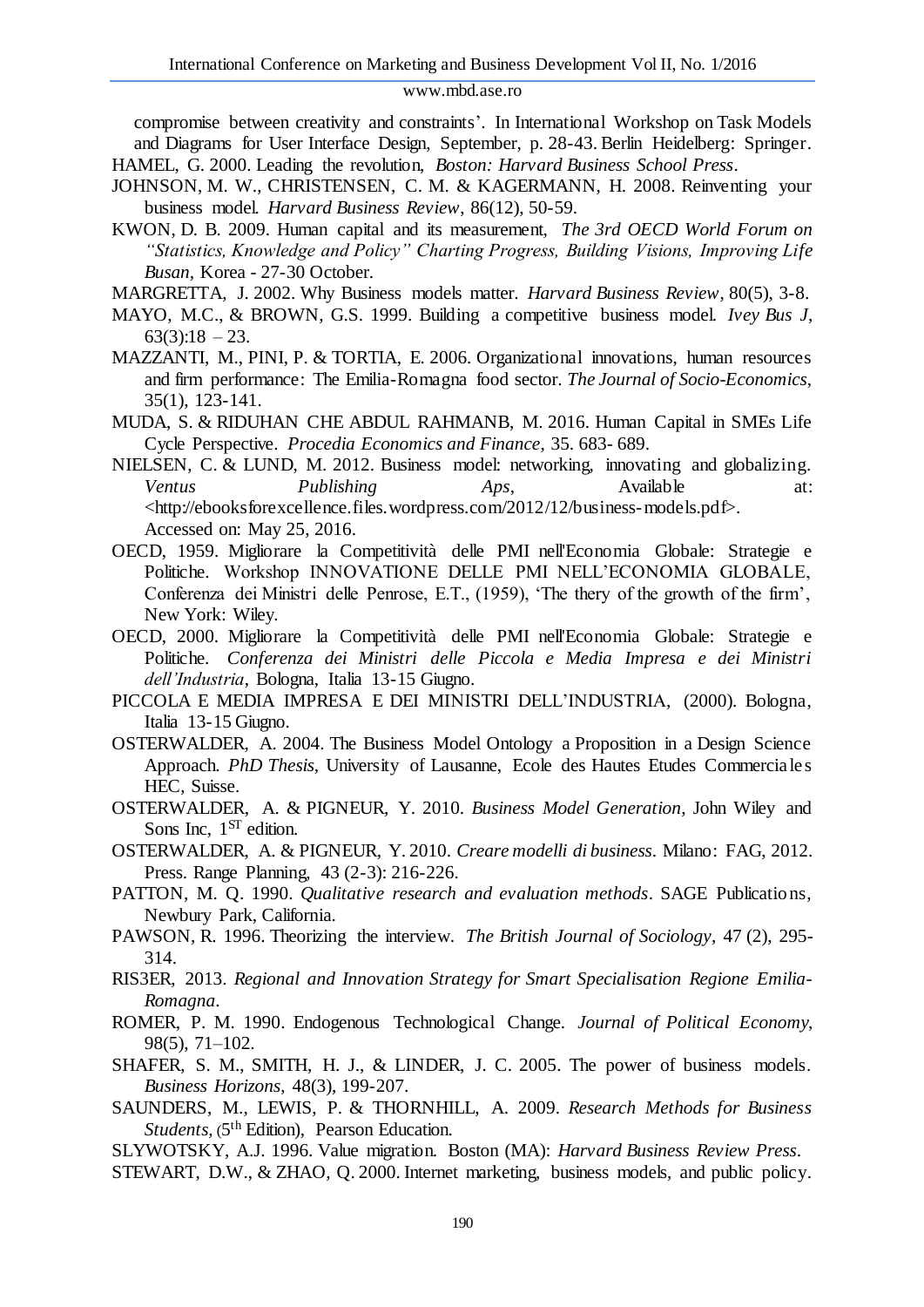*J Public Policy Mark*, 19(Fall):287-96.

- TEECE, D. J. 2010. Business Models, Business Strategy and Innovation. *Long Range Planning*, 43 (2): 172-194.
- TRACY, S. J. 2010. Qualitative Quality: Eight "big-tent''criteria for excellent qualitative research. *Qualitative Inquiry*, 16 (10), 837-851.
- UNIONECAMERE EMILIA ROMAGNA, 2014. Osservatorio sull'internazzazione, EMILIA-ROMAGNA.
- WOODFIELD, P. J. 2012. *Intergenerational Entrepreneurship in Family Business: Conceptualising ways Entrepreneurial Family Businesses can be Sustained across Generations*. The University of Auckland.

YIN, K. R. 2014. *Case Study Research: Design and Methods*. SAGE Publications.

ZOTT, C., AMIT, R. & MASSA, L. 2011. The Business Model: Recent Developments and Future Research. *Journal of Management*, 37 (4): 1019-1042.

### **Webgraphy**

http://www.businessmodelgeneration.com/Canvas/bmc, (Accessed on March 25th 2016). [https://hbr.org/2013/05/a-better-way-to-think-about-yo,](https://hbr.org/2013/05/a-better-way-to-think-about-yo) (Accessed on April 20th 2016). [http://www.fastcompany.com/3034788/hit-the-ground-running/building-a-more-effective](http://www.fastcompany.com/3034788/hit-the-ground-running/building-a-more-effective-way-for-startups-to-brainstorm)[way-for-startups-to-brainstorm,](http://www.fastcompany.com/3034788/hit-the-ground-running/building-a-more-effective-way-for-startups-to-brainstorm) (Accessed on May 10th 2016). [http://www.giaccardiassociati.it/2015/03/31/come-portare-innovazione-nellazienda-agricola](http://www.giaccardiassociati.it/2015/03/31/come-portare-innovazione-nellazienda-agricola-di-famiglia-la-storia-di-alessandra-ravagli-di-ravenna)[di-famiglia-la-storia-di-alessandra-ravagli-di-ravenna,](http://www.giaccardiassociati.it/2015/03/31/come-portare-innovazione-nellazienda-agricola-di-famiglia-la-storia-di-alessandra-ravagli-di-ravenna) (Accessed on December 20th 2015).

|  |  | Appendix: Questionnaire for the marketing manager of the 20 Emilia Romagna SME |
|--|--|--------------------------------------------------------------------------------|
|  |  |                                                                                |

| <b>Topic</b>      | <b>Ouestions</b>                                                                               |                                                                                    |               |  |  |  |  |
|-------------------|------------------------------------------------------------------------------------------------|------------------------------------------------------------------------------------|---------------|--|--|--|--|
|                   | Describe the different groups of people and/or organizations to which the company is targeting |                                                                                    |               |  |  |  |  |
|                   | 1.                                                                                             | Who are the people/organizations for which the company creates value?              |               |  |  |  |  |
|                   | 2.                                                                                             | Who are the main customers of the company? (On what kind of markets the company is |               |  |  |  |  |
|                   |                                                                                                | positioned:                                                                        |               |  |  |  |  |
|                   |                                                                                                | mass                                                                               |               |  |  |  |  |
|                   |                                                                                                | niche                                                                              |               |  |  |  |  |
|                   |                                                                                                | segmented<br>$\circ$                                                               |               |  |  |  |  |
|                   |                                                                                                | diversified                                                                        |               |  |  |  |  |
|                   |                                                                                                | multi-sided<br>$\Omega$                                                            |               |  |  |  |  |
|                   | What kind of product/service they absolutely need?<br>3.                                       |                                                                                    |               |  |  |  |  |
|                   | In which market-areas the company operates and what percentage of the total business?<br>4.    |                                                                                    |               |  |  |  |  |
| Customer Segments |                                                                                                | <b>MARKET</b>                                                                      | $\frac{0}{0}$ |  |  |  |  |
|                   |                                                                                                | Local                                                                              |               |  |  |  |  |
|                   |                                                                                                | National                                                                           |               |  |  |  |  |
|                   |                                                                                                | Europe Union                                                                       |               |  |  |  |  |
|                   |                                                                                                | Russia and confederates countries                                                  |               |  |  |  |  |
|                   |                                                                                                | North Africa                                                                       |               |  |  |  |  |
|                   |                                                                                                | Middle East                                                                        |               |  |  |  |  |
|                   |                                                                                                | Central and South Africa                                                           |               |  |  |  |  |
|                   |                                                                                                | US and North America                                                               |               |  |  |  |  |
|                   |                                                                                                | Central and South America                                                          |               |  |  |  |  |
|                   |                                                                                                | Asia (China, India, Japan, etc.)                                                   |               |  |  |  |  |
|                   |                                                                                                | Oceania (Australia, New Zealand)                                                   |               |  |  |  |  |
|                   |                                                                                                | Total                                                                              | 100%          |  |  |  |  |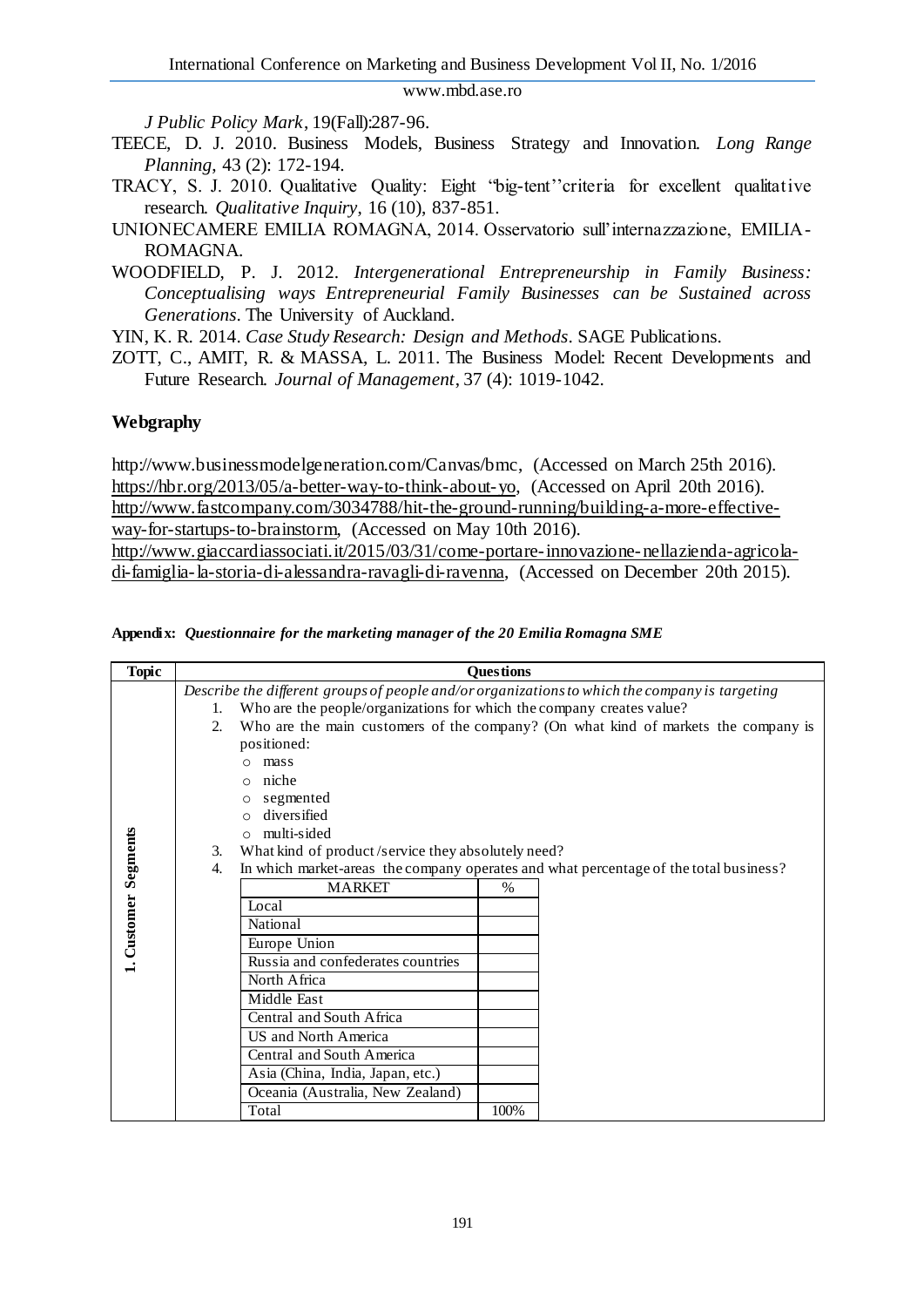| www.mbd.ase.ro            |                                                                                                                                                                                                                                                                                                                                                                                                                                                                                                                                                                                                                                                                                                                                                                                                                                                                                                                                                                                                                                                                                                                                                                                                                                                                                                                                                                                                                                                      |  |  |
|---------------------------|------------------------------------------------------------------------------------------------------------------------------------------------------------------------------------------------------------------------------------------------------------------------------------------------------------------------------------------------------------------------------------------------------------------------------------------------------------------------------------------------------------------------------------------------------------------------------------------------------------------------------------------------------------------------------------------------------------------------------------------------------------------------------------------------------------------------------------------------------------------------------------------------------------------------------------------------------------------------------------------------------------------------------------------------------------------------------------------------------------------------------------------------------------------------------------------------------------------------------------------------------------------------------------------------------------------------------------------------------------------------------------------------------------------------------------------------------|--|--|
| 2. Value Propositions     | Indicate the mix of products/services that creates value by customer segment<br>What are the products/services on which is built the value proposition of the company?<br>1.<br>What are products/services that help the client to get a functional result, social, emotional, or<br>2.<br>to meet basic needs?<br>How will the products/services provide the company to create advantages for customers:<br>3.<br>$\circ\,\,$ functional utility<br>o social benefits<br>o positive emotions<br>o cost savings<br>How the products/services offered by the company relieve the customer sufferings/fatigues?<br>4.<br>How do they eliminate or reduce the negative emotions, the costs and the undesired situations<br>5.<br>together with the risks that the customer experiences or might experience before and after the<br>usage of the product or service?<br>In relation to the experiences so made, which are the most important innovation decisions<br>6.<br>choices of over the last 3-4 years? At the level of:<br>products<br>$\circ$<br>services<br>$\circ$<br>o organizational processes<br>o responsibility of company employees<br>training internal expertise<br>$\circ$<br>o partnership<br>o sharing of key suppliers<br>o distribution choices<br>o tools and web policy<br>digital marketing and online communications<br>$\circ$<br>brand reputation<br>$\circ$<br>e-commerce<br>$\circ$<br>o corporate social responsibility |  |  |
| 3. Channels               | Describe how the company achieves its customers segments to present and provide the value<br>proposition<br>Through which channels the company distributes value to their customers?<br>1.<br>How the different customer segments desire to be reached?<br>2.<br>Which are the direct channels (owned by the company) and indirect channels (partner<br>3.<br>properties) that the company uses to contact its customers?<br>4. How direct and indirect channels of the company are integrated?<br>5. Which channels work better?                                                                                                                                                                                                                                                                                                                                                                                                                                                                                                                                                                                                                                                                                                                                                                                                                                                                                                                    |  |  |
| 4. Customer Relationships | Describe how the company develops and structures relationships with the customers' different<br>segments<br>What kind of relationship is expected to instauriate for every customer segment?<br>1.<br>What types of relationships have already been established and how? (e.g. promotion<br>2.<br>on/offline, sales on/offline, customer caring on/offline, community, co-creation, etc.)<br>On which contents did you structure your relations in the different segment of customers,?<br>3.<br>(e.g. reputation, experience with other customers, personal knowledge, sharing same places<br>and events, innovation and related results, performance of products or services, specific<br>technical interests and or personal, assistance, etc.)<br>What is the more functional relationship for every customer segments? Why?<br>4.<br>What are the most efficient contents for every customer segments? Why?<br>5.<br>Which difficulties have been encountered in the relationships? How they have been<br>6.<br>overcoming?                                                                                                                                                                                                                                                                                                                                                                                                                     |  |  |
| 5. Revenue Streams        | Describe the business choices that determine the flows of revenues that the company gains from selling<br>the products/services to customers segments<br>How your price list is organized?<br>1.<br>Which are the price driver for each of the different levels of the list, that is the price-guide of<br>2.<br>best selling products that develop higher sales results and therefore more adherent to the<br>customer segments demand and the company's business objectives?<br>What timing and payments methods you got for every customer segment?<br>3.<br>With respect to these experiences, what are the strengths and weaknesses of the corporate mix<br>4.<br>and the price drivers?<br>What should be revised in these choices and dynamics, how and why?<br>5.                                                                                                                                                                                                                                                                                                                                                                                                                                                                                                                                                                                                                                                                            |  |  |